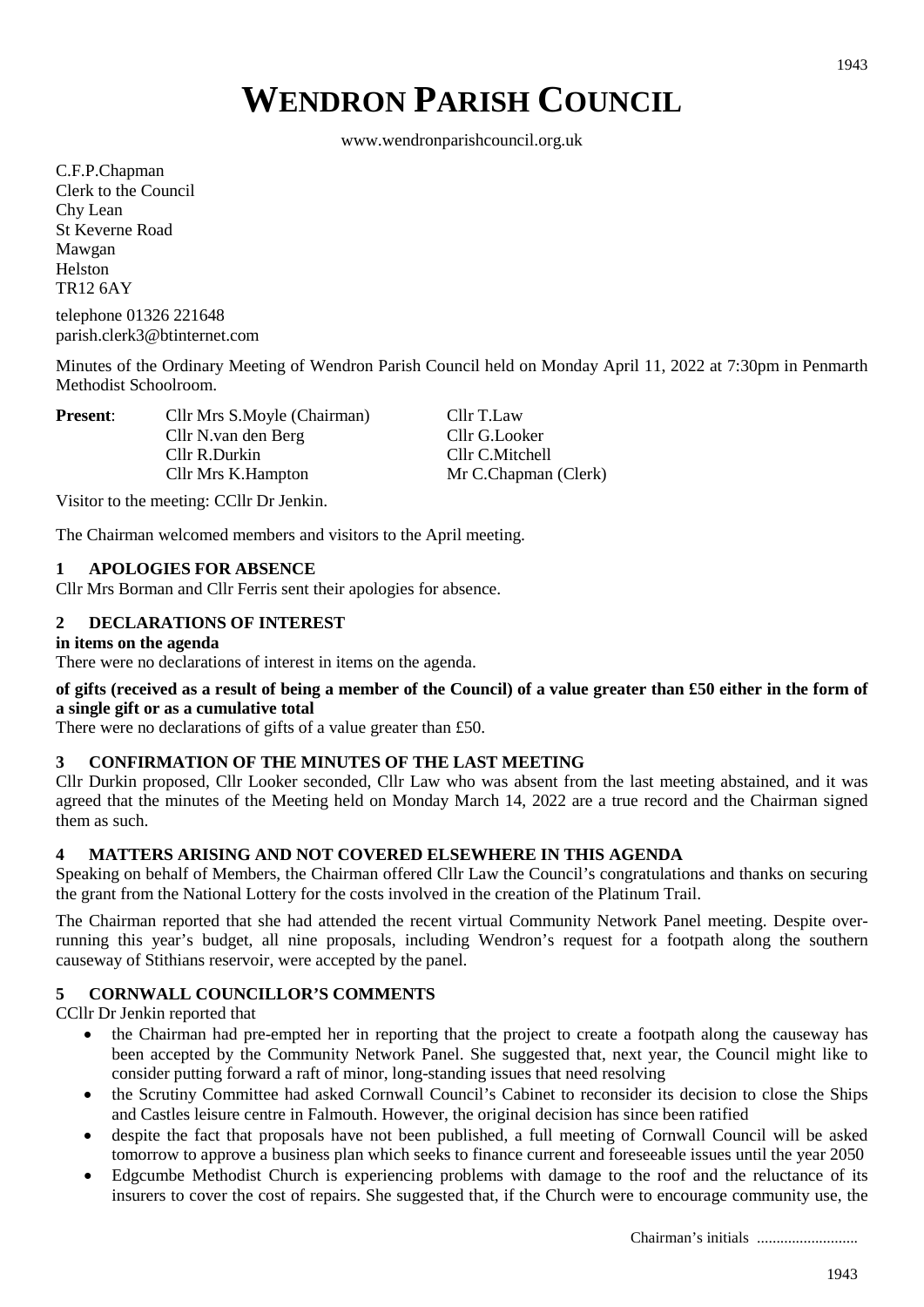Parish Council might like to consider offering the Trustees a grant.

Cllr Mrs Hampton asked quite what Cornwall Council is doing with the holiday park near Hayle, which it purchased some months ago to house homeless families and individuals. In particular, she reported anecdotal evidence that a homeless family, which had been living at the park when it had been purchased, had been evicted just as the purchase was being completed. CCllr Dr Jenkin stated that there are currently some 400 households living in temporary accommodation in Cornwall and that the Authority had purchased a number of holiday parks to house them (which raises the planning issue of a change of use). She was unable to comment on the park at Hayle.

## **6 PUBLIC PARTICIPATION**

There were no members of the public present.

# **7 PARISH COUNCIL MATTERS**

#### **Co-option of members**

The Clerk reported that no interest in standing for co-option as a Parish Councillor had been received.

#### **Housing Statement**

Members considered a proposal from Cllr Looker to support the adoption of a Housing Statement. Following considerable discussion, it was proposed by Cllr Mrs Moyle, seconded by Cllr Law that Wendron Parish Council should adopt a Housing Policy along the lines of that written by Bude Stratton Town Council. It was further agreed that Cllr Looker would draft a document drawing particular attention to the lack of homes built and owned by Cornwall Council. That document will be circulated amongst Members and, if agreed, will be published both on the Parish Council's website and forwarded to MPs and others.

# **8 PARISH MATTERS**

## **Publicity**

Cllr Durkin reported that, during the course of the last month, three posts have been published on Wendron Parish Council's FaceBook page. Remarkably, the post concerning the Platinum Trail had been viewed 2,849 times and had attracted 681 comments.

#### **A litter-bin for Porkellis**

Members noted that the Parish Council has now installed a litter-bin at the northern end of Halwin Lane and that Biffa has been contracted to empty it on a fortnightly basis. It has been suggested that the bin currently in the Community Garden might be put to better use at the bus-stop: the Clerk reported that he has contacted Cornwall about this proposal.

#### **Internet access**

In the absence of Cllr Ferris, Cllr Looker undertook to take this matter further.

#### **The Queen's Platinum Jubilee**

Members noted that all communities within the Parish will be supported financially in their plans to celebrate the Queen's Platinum Jubilee. The Community Garden in Porkellis (which will become the Parish Council's lasting memorial of the occasion) needs some work, notably gardening work as well as the repair of both the hedge and the concrete-ended bench. Otherwise, Cllr Law reported, there remains a considerable amount of work to be done in the creation of the Platinum Trail.

#### **The Neighbourhood Development Plan**

In the absence of members of the advisory committee, there was no report.

#### **The Community Garden in Porkellis**

The Clerk reported that, in conversation with the Enys Estate agent and later with the Parish Council's solicitor, it had become apparent that the conditions attached to the sale make for problems. In the circumstances, a 999 year lease (where the seller can better enforce any conditions that may form part of the contract) would seem to be a more satisfactory arrangement and, on behalf of the Council, he had provisionally given the go-ahead for this to be drawn up. Members supported this course of action.

#### **CIL Funding**

Members noted that the Expression of Interest in the CIL funding available for the creation of a sustainable link (footpath/cycleway) between Trewennack and Helston must be returned before June 23. The Clerk undertook to do this.

#### **9 FINANCE**

Members were presented with a statement of Wendron Parish Council's financial position as at April 11, 2022. A copy of that statement is attached to these minutes.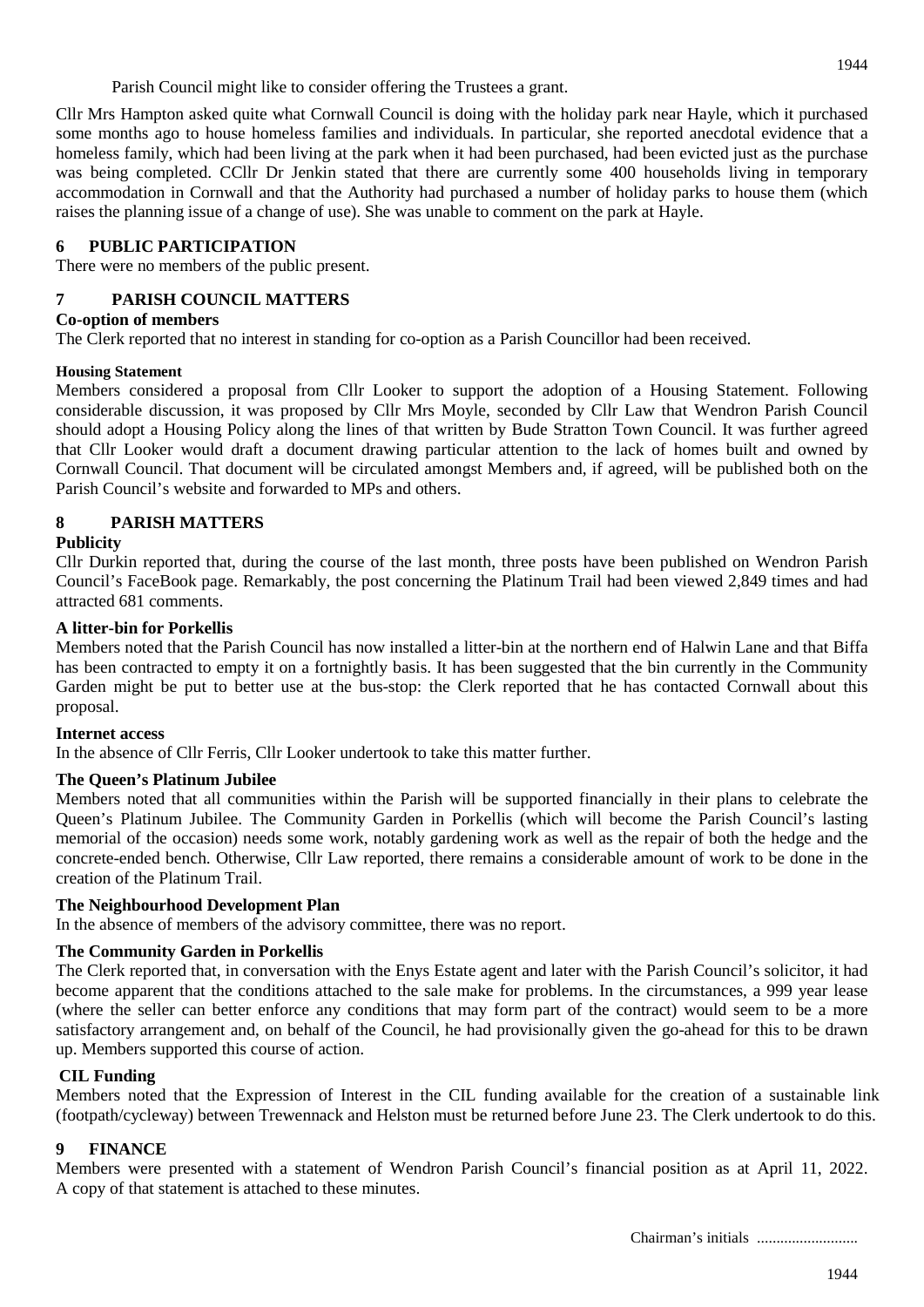The Clerk reported that Mr Peter Richards, Wendron Parish Council's Internal Auditor, has approved the Annual Return for the year to March 31, 2022 making no comments, observations or suggestions*.*

Parish Councillors considered the Annual Governance Statement required for the Annual Return for the year ended March 31, 2022. Cllr Durkin proposed, the Chairman seconded and it was agreed that Wendron Parish Council should answer "Yes" to each of the questions posed by the Statement of Assurance which forms part of the Annual Return for the year ended March 31, 2022.

The Clerk presented the accounts for the year April 1, 2021 – March 31, 2022. Cllr Durkin proposed, the Chairman seconded and it was agreed that Wendron Parish Council accepts and approves the accounts for the year April 1, 2021 – March 31, 2022.

Members noted both the requirement to review the Clerk's salary on an annual basis and his request that this review should be taken forward to 2023.

#### **The following accounts were presented for consideration**

|                                          |   | <b>GROSS</b> |           | <b>NET</b>  |   | VAT         |        |            |
|------------------------------------------|---|--------------|-----------|-------------|---|-------------|--------|------------|
| Wicksteed Leisure Ltd                    |   |              |           | £ 13,845.10 |   | £ 11,537.58 |        | £ 2,307.52 |
| Eric and Jeff Bray garden Services       |   |              | £         | 100.00      | £ | 83.33       | £      | 16.67      |
| South West Play Ltd                      |   |              | £         | 5,298.00    | £ | 4,415.00    | £      | 883.00     |
| <b>Information Commissioner</b>          |   |              | $\pounds$ | 40.00       |   |             |        |            |
| Biffa (collection from Carnkie)          |   |              | $\pounds$ | 72.38       | £ | 60.32       | £      | 12.06      |
| J.P, Richards                            |   |              | £         | 290.00      |   |             |        |            |
| R.Sanders                                |   |              |           |             |   |             |        |            |
| Church and cemetery                      |   | £ 225.00     |           |             |   |             |        |            |
| Trelill Well                             |   | £ 35.00      |           |             |   |             |        |            |
| Grass cutting                            |   | £ $165.00$   |           |             |   |             |        |            |
| Boundary stones                          |   | £ $65.00$    |           |             |   |             |        |            |
|                                          |   | total        |           | 588.00      |   | £490.00     | £98.00 |            |
| South West Playground Safety Inspections |   |              | £         | 30.00       |   | £ 25.00     |        | £ $5.00$   |
| Colin Chapman                            |   |              |           |             |   |             |        |            |
| salary (March)                           |   | £ 1,385.90   |           |             |   |             |        |            |
| telephone                                | £ | 38.68        |           |             |   |             |        |            |
| office expenses                          | £ | 34.25        |           |             |   |             |        |            |
| travelling                               | £ | 54.60        |           |             |   |             |        |            |
| use of home                              | £ | 25.00        |           |             |   |             |        |            |
|                                          |   | total        |           | £1.538.43   |   |             |        |            |

It was proposed by Cllr Law, seconded by the Chairman and agreed that the above nine accounts should be paid.

| Members noted the following receipts |             |
|--------------------------------------|-------------|
| CC Community Chest                   | 120.00      |
| CIL.                                 | £ 5,872.62  |
| CTS grant                            | £ $128.28$  |
| Precept $1st$ instalment             | £ 18,500.00 |

# **10 PLANNING**

#### **Applications**

PA22/01777 Mr B.Harris – Placing of a static caravan for holiday accommodation and associated septic tank installation – Carnmenellis House, Calvadnack . The Chairman proposed, Cllr Durkin seconded Cllr Mrs Hampton abstained and it was agreed that this application should be returned with the following observation *Wendron Parish Council does not support the proposed development of this site for holiday accommodation. It is located in the open countryside, is divorced from nearby services, facilities and amenities and represents unsustainable new residential development for which no special justification has been adequately demonstrated. The Parish Council believes it would be harmful to the intrinsic character and beauty of the countryside at this location and would neither conserve nor enhance the area. With the above issues in mind, Wendron Parish Council requests the Planning Authority to refuse permission for development.*

#### **To note the receipt of planning application decisions**

PA21/12447 APPROVED – Reserved Matters application for the construction of a dwelling (details following outline consent PA21/02899 dated 17.06.2021) – Holy Well Barn, Trewennack – *noted*